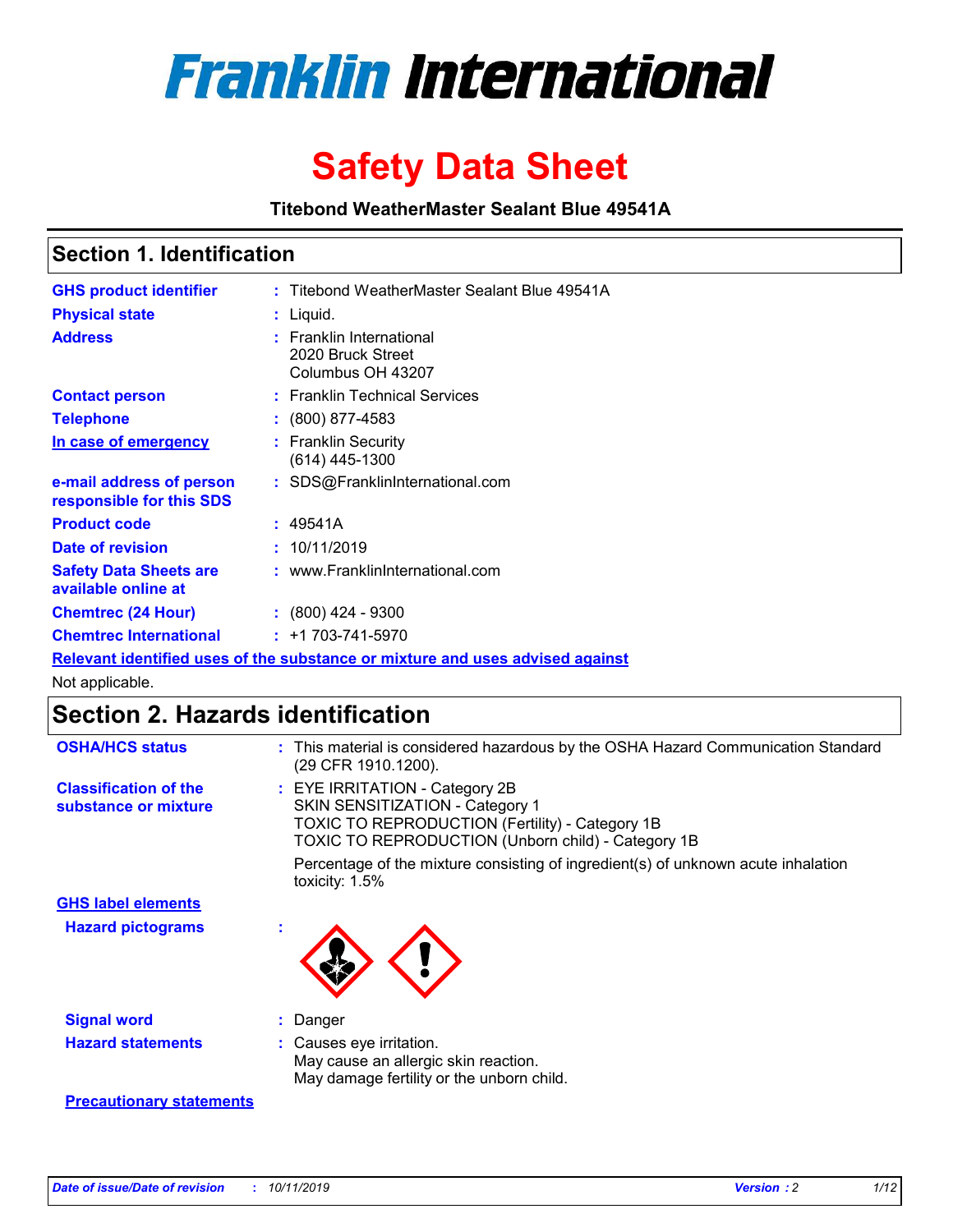### **Section 2. Hazards identification**

| <b>Prevention</b>                          | : Obtain special instructions before use. Do not handle until all safety precautions have<br>been read and understood. Wear protective gloves. Wear eye or face protection.<br>Wear protective clothing. Avoid breathing vapor. Wash hands thoroughly after handling.<br>Contaminated work clothing must not be allowed out of the workplace.                                                        |
|--------------------------------------------|------------------------------------------------------------------------------------------------------------------------------------------------------------------------------------------------------------------------------------------------------------------------------------------------------------------------------------------------------------------------------------------------------|
| <b>Response</b>                            | : IF exposed or concerned: Get medical attention. IF ON SKIN: Wash with plenty of<br>soap and water. Wash contaminated clothing before reuse. If skin irritation or rash<br>occurs: Get medical attention. IF IN EYES: Rinse cautiously with water for several<br>minutes. Remove contact lenses, if present and easy to do. Continue rinsing. If eye<br>irritation persists: Get medical attention. |
| <b>Storage</b>                             | : Store locked up.                                                                                                                                                                                                                                                                                                                                                                                   |
| <b>Disposal</b>                            | : Dispose of contents and container in accordance with all local, regional, national and<br>international regulations.                                                                                                                                                                                                                                                                               |
| <b>Hazards not otherwise</b><br>classified | : Product generates methanol during cure.                                                                                                                                                                                                                                                                                                                                                            |
|                                            |                                                                                                                                                                                                                                                                                                                                                                                                      |

## **Section 3. Composition/information on ingredients**

| <b>Substance/mixture</b><br>Mixture                  |               |                     |
|------------------------------------------------------|---------------|---------------------|
| <b>Ingredient name</b>                               | $\frac{9}{6}$ | <b>CAS number</b>   |
| 3-aminopropyltriethoxysilane<br>Dibutyltin dilaurate | ≤3<br>≤0.3    | 919-30-2<br>77-58-7 |

Any concentration shown as a range is to protect confidentiality or is due to batch variation.

**There are no additional ingredients present which, within the current knowledge of the supplier and in the concentrations applicable, are classified as hazardous to health or the environment and hence require reporting in this section.**

**Occupational exposure limits, if available, are listed in Section 8.**

## **Section 4. First aid measures**

| <b>Description of necessary first aid measures</b> |                                                                                                                                                                                                                                                                                                                                                                                                                                                                                                                                                                                                                                                                                                                                                                           |  |  |  |
|----------------------------------------------------|---------------------------------------------------------------------------------------------------------------------------------------------------------------------------------------------------------------------------------------------------------------------------------------------------------------------------------------------------------------------------------------------------------------------------------------------------------------------------------------------------------------------------------------------------------------------------------------------------------------------------------------------------------------------------------------------------------------------------------------------------------------------------|--|--|--|
| <b>Eye contact</b>                                 | : Immediately flush eyes with plenty of water, occasionally lifting the upper and lower<br>eyelids. Check for and remove any contact lenses. Continue to rinse for at least 10<br>minutes. If irritation persists, get medical attention.                                                                                                                                                                                                                                                                                                                                                                                                                                                                                                                                 |  |  |  |
| <b>Inhalation</b>                                  | : Remove victim to fresh air and keep at rest in a position comfortable for breathing. If<br>not breathing, if breathing is irregular or if respiratory arrest occurs, provide artificial<br>respiration or oxygen by trained personnel. It may be dangerous to the person providing<br>aid to give mouth-to-mouth resuscitation. Get medical attention. If unconscious, place<br>in recovery position and get medical attention immediately. Maintain an open airway.<br>Loosen tight clothing such as a collar, tie, belt or waistband. In case of inhalation of<br>decomposition products in a fire, symptoms may be delayed. The exposed person may<br>need to be kept under medical surveillance for 48 hours.                                                       |  |  |  |
| <b>Skin contact</b>                                | : Wash with plenty of soap and water. Remove contaminated clothing and shoes. Wash<br>contaminated clothing thoroughly with water before removing it, or wear gloves.<br>Continue to rinse for at least 10 minutes. Get medical attention. In the event of any<br>complaints or symptoms, avoid further exposure. Wash clothing before reuse. Clean<br>shoes thoroughly before reuse.                                                                                                                                                                                                                                                                                                                                                                                     |  |  |  |
| <b>Ingestion</b>                                   | : Wash out mouth with water. Remove dentures if any. Remove victim to fresh air and<br>keep at rest in a position comfortable for breathing. If material has been swallowed and<br>the exposed person is conscious, give small quantities of water to drink. Stop if the<br>exposed person feels sick as vomiting may be dangerous. Do not induce vomiting<br>unless directed to do so by medical personnel. If vomiting occurs, the head should be<br>kept low so that vomit does not enter the lungs. Get medical attention. Never give<br>anything by mouth to an unconscious person. If unconscious, place in recovery position<br>and get medical attention immediately. Maintain an open airway. Loosen tight clothing<br>such as a collar, tie, belt or waistband. |  |  |  |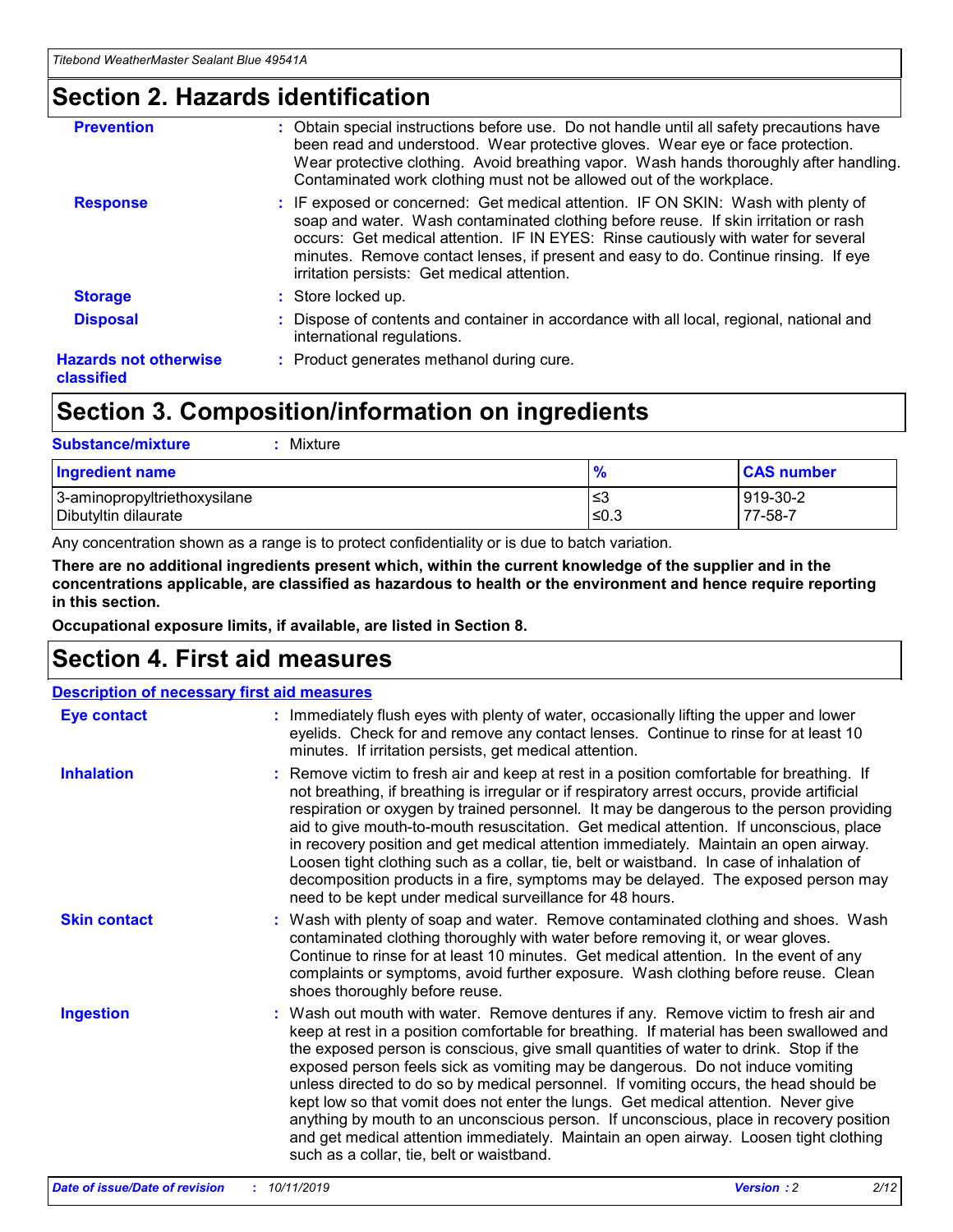## **Section 4. First aid measures**

| Most important symptoms/effects, acute and delayed |  |                                                                                                                                                                                                                                                                                                                                                                                                                 |
|----------------------------------------------------|--|-----------------------------------------------------------------------------------------------------------------------------------------------------------------------------------------------------------------------------------------------------------------------------------------------------------------------------------------------------------------------------------------------------------------|
| <b>Potential acute health effects</b>              |  |                                                                                                                                                                                                                                                                                                                                                                                                                 |
| <b>Eye contact</b>                                 |  | : May cause eye irritation.                                                                                                                                                                                                                                                                                                                                                                                     |
| <b>Inhalation</b>                                  |  | : No known significant effects or critical hazards.                                                                                                                                                                                                                                                                                                                                                             |
| <b>Skin contact</b>                                |  | : May cause skin irritation.                                                                                                                                                                                                                                                                                                                                                                                    |
| <b>Ingestion</b>                                   |  | : No known significant effects or critical hazards.                                                                                                                                                                                                                                                                                                                                                             |
| <b>Over-exposure signs/symptoms</b>                |  |                                                                                                                                                                                                                                                                                                                                                                                                                 |
| <b>Eye contact</b>                                 |  | : Adverse symptoms may include the following:<br>irritation<br>watering<br>redness                                                                                                                                                                                                                                                                                                                              |
| <b>Inhalation</b>                                  |  | : Adverse symptoms may include the following:<br>reduced fetal weight<br>increase in fetal deaths<br>skeletal malformations                                                                                                                                                                                                                                                                                     |
| <b>Skin contact</b>                                |  | : Adverse symptoms may include the following:<br>irritation<br>redness<br>reduced fetal weight<br>increase in fetal deaths<br>skeletal malformations                                                                                                                                                                                                                                                            |
| <b>Ingestion</b>                                   |  | : Adverse symptoms may include the following:<br>reduced fetal weight<br>increase in fetal deaths<br>skeletal malformations                                                                                                                                                                                                                                                                                     |
|                                                    |  | <b>Indication of immediate medical attention and special treatment needed, if necessary</b>                                                                                                                                                                                                                                                                                                                     |
| <b>Notes to physician</b>                          |  | : In case of inhalation of decomposition products in a fire, symptoms may be delayed.<br>The exposed person may need to be kept under medical surveillance for 48 hours.                                                                                                                                                                                                                                        |
| <b>Specific treatments</b>                         |  | : No specific treatment.                                                                                                                                                                                                                                                                                                                                                                                        |
| <b>Protection of first-aiders</b>                  |  | : No action shall be taken involving any personal risk or without suitable training. If it is<br>suspected that fumes are still present, the rescuer should wear an appropriate mask or<br>self-contained breathing apparatus. It may be dangerous to the person providing aid to<br>give mouth-to-mouth resuscitation. Wash contaminated clothing thoroughly with water<br>before removing it, or wear gloves. |

**See toxicological information (Section 11)**

### **Section 5. Fire-fighting measures**

| <b>Extinguishing media</b>                             |                                                                                                                                                                                                     |
|--------------------------------------------------------|-----------------------------------------------------------------------------------------------------------------------------------------------------------------------------------------------------|
| <b>Suitable extinguishing</b><br>media                 | : Use an extinguishing agent suitable for the surrounding fire.                                                                                                                                     |
| <b>Unsuitable extinguishing</b><br>media               | : None known.                                                                                                                                                                                       |
| <b>Specific hazards arising</b><br>from the chemical   | : In a fire or if heated, a pressure increase will occur and the container may burst.                                                                                                               |
| <b>Hazardous thermal</b><br>decomposition products     | : Decomposition products may include the following materials:<br>carbon dioxide<br>carbon monoxide<br>nitrogen oxides<br>metal oxide/oxides                                                         |
| <b>Special protective actions</b><br>for fire-fighters | : Promptly isolate the scene by removing all persons from the vicinity of the incident if<br>there is a fire. No action shall be taken involving any personal risk or without suitable<br>training. |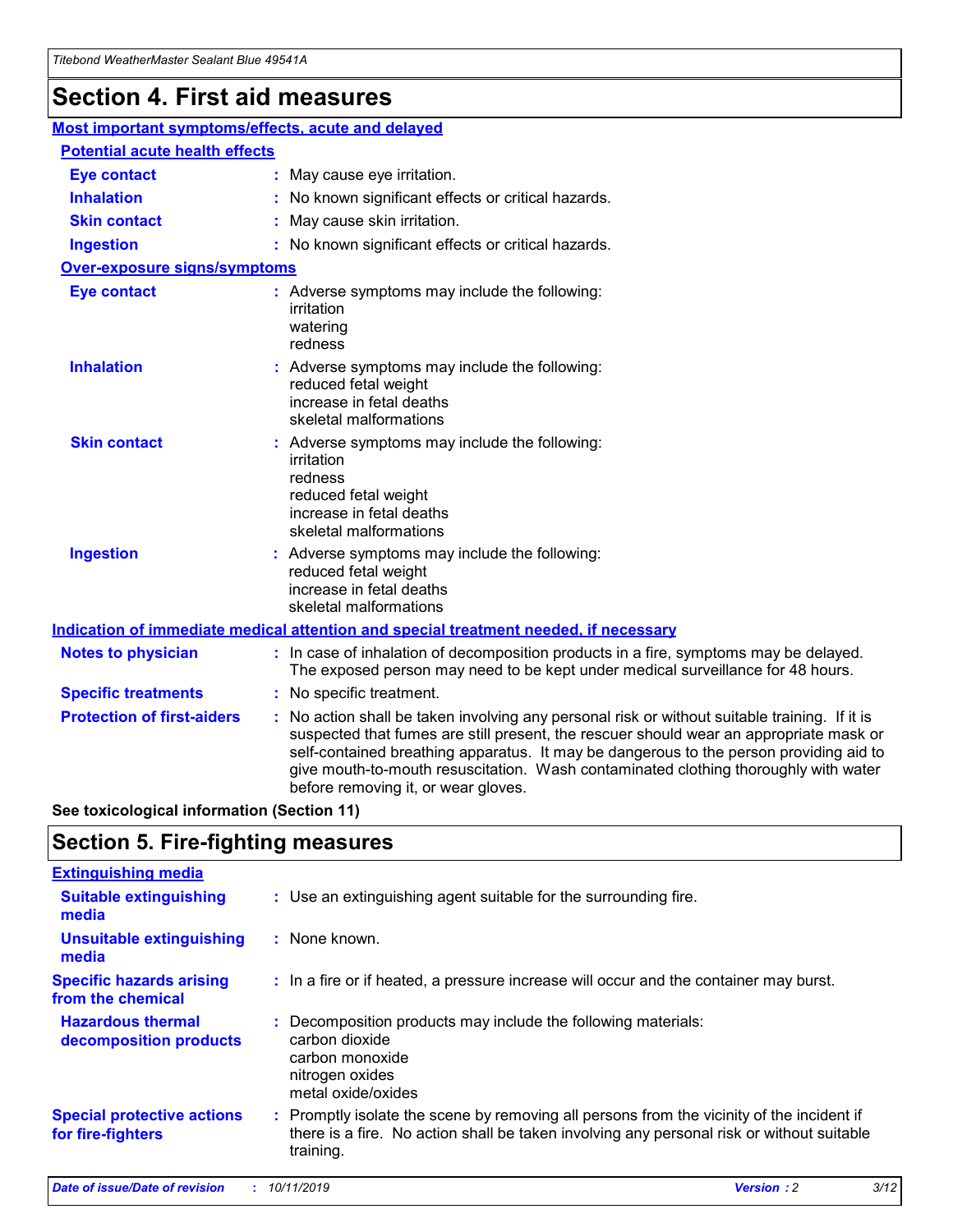### **Section 5. Fire-fighting measures**

**Special protective equipment for fire-fighters** Fire-fighters should wear appropriate protective equipment and self-contained breathing **:** apparatus (SCBA) with a full face-piece operated in positive pressure mode.

### **Section 6. Accidental release measures**

### **Personal precautions, protective equipment and emergency procedures**

| For non-emergency<br>personnel                               | : No action shall be taken involving any personal risk or without suitable training.<br>Evacuate surrounding areas. Keep unnecessary and unprotected personnel from<br>entering. Do not touch or walk through spilled material. Avoid breathing vapor or mist.<br>Provide adequate ventilation. Wear appropriate respirator when ventilation is<br>inadequate. Put on appropriate personal protective equipment.                                                                                                                                                                                                                                                                                             |
|--------------------------------------------------------------|--------------------------------------------------------------------------------------------------------------------------------------------------------------------------------------------------------------------------------------------------------------------------------------------------------------------------------------------------------------------------------------------------------------------------------------------------------------------------------------------------------------------------------------------------------------------------------------------------------------------------------------------------------------------------------------------------------------|
|                                                              | For emergency responders : If specialized clothing is required to deal with the spillage, take note of any information in<br>Section 8 on suitable and unsuitable materials. See also the information in "For non-<br>emergency personnel".                                                                                                                                                                                                                                                                                                                                                                                                                                                                  |
| <b>Environmental precautions</b>                             | : Avoid dispersal of spilled material and runoff and contact with soil, waterways, drains<br>and sewers. Inform the relevant authorities if the product has caused environmental<br>pollution (sewers, waterways, soil or air).                                                                                                                                                                                                                                                                                                                                                                                                                                                                              |
| <b>Methods and materials for containment and cleaning up</b> |                                                                                                                                                                                                                                                                                                                                                                                                                                                                                                                                                                                                                                                                                                              |
| <b>Small spill</b>                                           | : Stop leak if without risk. Move containers from spill area. Dilute with water and mop up<br>if water-soluble. Alternatively, or if water-insoluble, absorb with an inert dry material and<br>place in an appropriate waste disposal container. Dispose of via a licensed waste<br>disposal contractor.                                                                                                                                                                                                                                                                                                                                                                                                     |
| <b>Large spill</b>                                           | : Stop leak if without risk. Move containers from spill area. Approach release from<br>upwind. Prevent entry into sewers, water courses, basements or confined areas. Wash<br>spillages into an effluent treatment plant or proceed as follows. Contain and collect<br>spillage with non-combustible, absorbent material e.g. sand, earth, vermiculite or<br>diatomaceous earth and place in container for disposal according to local regulations<br>(see Section 13). Dispose of via a licensed waste disposal contractor. Contaminated<br>absorbent material may pose the same hazard as the spilled product. Note: see<br>Section 1 for emergency contact information and Section 13 for waste disposal. |

## **Section 7. Handling and storage**

| <b>Precautions for safe handling</b>                                             |                                                                                                                                                                                                                                                                                                                                                                                                                                                                                                                                                                                                                                                                                                                                                                                                                                                  |
|----------------------------------------------------------------------------------|--------------------------------------------------------------------------------------------------------------------------------------------------------------------------------------------------------------------------------------------------------------------------------------------------------------------------------------------------------------------------------------------------------------------------------------------------------------------------------------------------------------------------------------------------------------------------------------------------------------------------------------------------------------------------------------------------------------------------------------------------------------------------------------------------------------------------------------------------|
| <b>Protective measures</b>                                                       | : Put on appropriate personal protective equipment (see Section 8). Persons with a<br>history of skin sensitization problems should not be employed in any process in which<br>this product is used. Avoid exposure - obtain special instructions before use. Avoid<br>exposure during pregnancy. Do not handle until all safety precautions have been read<br>and understood. Do not get in eyes or on skin or clothing. Do not ingest. Avoid<br>breathing vapor or mist. If during normal use the material presents a respiratory hazard,<br>use only with adequate ventilation or wear appropriate respirator. Keep in the original<br>container or an approved alternative made from a compatible material, kept tightly<br>closed when not in use. Empty containers retain product residue and can be hazardous.<br>Do not reuse container. |
| <b>Advice on general</b><br>occupational hygiene                                 | : Eating, drinking and smoking should be prohibited in areas where this material is<br>handled, stored and processed. Workers should wash hands and face before eating,<br>drinking and smoking. Remove contaminated clothing and protective equipment before<br>entering eating areas. See also Section 8 for additional information on hygiene<br>measures.                                                                                                                                                                                                                                                                                                                                                                                                                                                                                    |
| <b>Conditions for safe storage,</b><br>including any<br><b>incompatibilities</b> | : Store between the following temperatures: 0 to 120 $\degree$ C (32 to 248 $\degree$ F). Store in<br>accordance with local regulations. Store in original container protected from direct<br>sunlight in a dry, cool and well-ventilated area, away from incompatible materials (see<br>Section 10) and food and drink. Store locked up. Keep container tightly closed and<br>sealed until ready for use. Containers that have been opened must be carefully<br>resealed and kept upright to prevent leakage. Do not store in unlabeled containers.<br>Use appropriate containment to avoid environmental contamination. See Section 10 for<br>incompatible materials before handling or use.                                                                                                                                                   |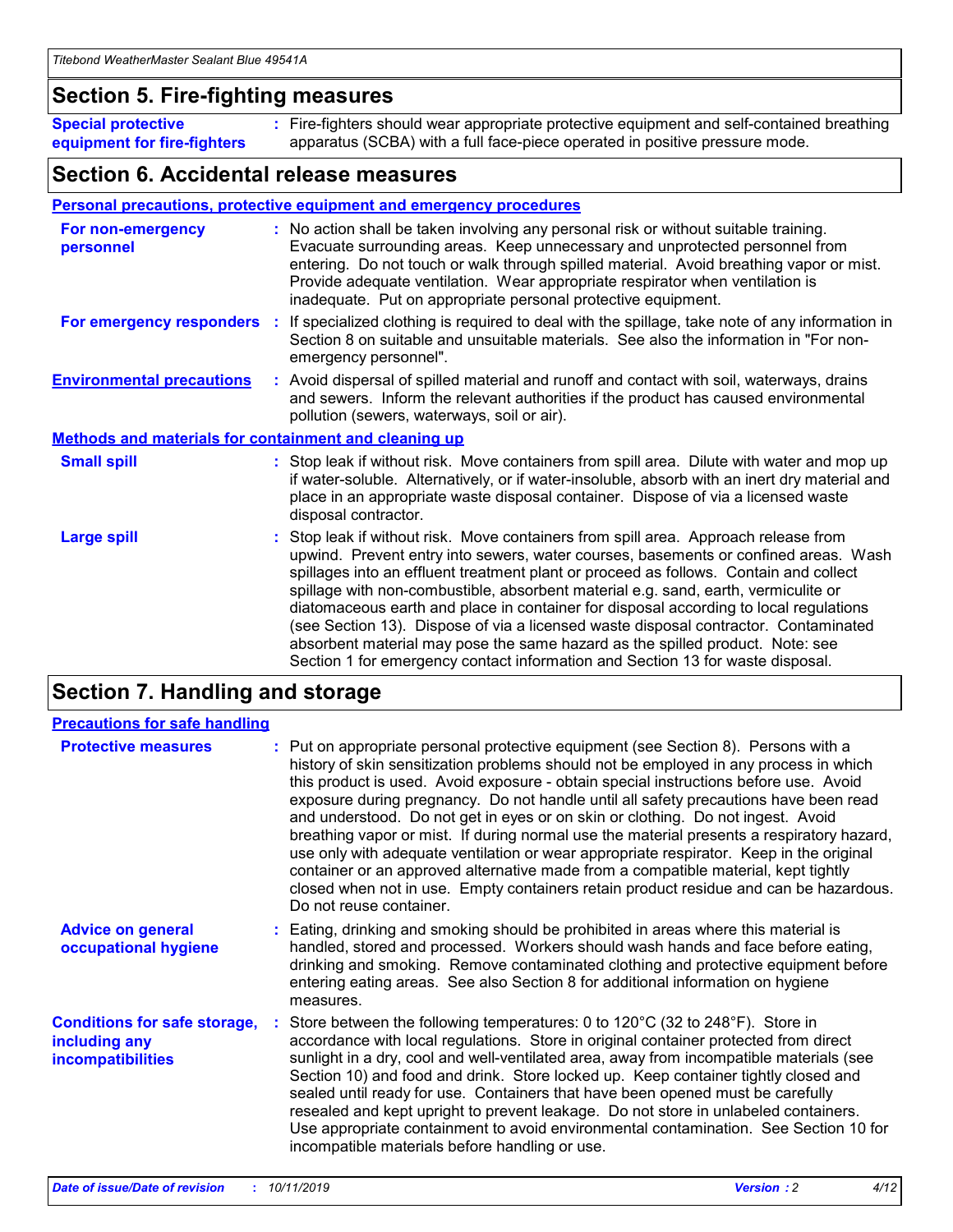## **Section 8. Exposure controls/personal protection**

### **Control parameters**

### **Occupational exposure limits**

| <b>Ingredient name</b>                               |    |                        | <b>Exposure limits</b>                                                                                                                                                                                                                                                                                                                                                                                                                                                                                                                                                                                                 |
|------------------------------------------------------|----|------------------------|------------------------------------------------------------------------------------------------------------------------------------------------------------------------------------------------------------------------------------------------------------------------------------------------------------------------------------------------------------------------------------------------------------------------------------------------------------------------------------------------------------------------------------------------------------------------------------------------------------------------|
| 3-aminopropyltriethoxysilane<br>Dibutyltin dilaurate |    |                        | None.<br>ACGIH TLV (United States, 3/2019). Absorbed through skin.<br>Notes: as Sn<br>TWA: $0.1 \text{ mg/m}^3$ , (as Sn) 8 hours.<br>STEL: 0.2 mg/m <sup>3</sup> , (as Sn) 15 minutes.<br>NIOSH REL (United States, 10/2016). Absorbed through skin.<br>Notes: as Sn<br>TWA: 0.1 mg/m <sup>3</sup> , (as Sn) 10 hours.<br>OSHA PEL (United States, 5/2018). Notes: as Sn<br>TWA: $0.1 \text{ mg/m}^3$ , (as Sn) 8 hours.<br>OSHA PEL 1989 (United States, 3/1989). Absorbed through skin.<br>Notes: measured as Sn<br>TWA: 0.1 mg/m <sup>3</sup> , (measured as Sn) 8 hours. Form: Organic                            |
| <b>Appropriate engineering</b><br>controls           |    |                        | : If user operations generate dust, fumes, gas, vapor or mist, use process enclosures,<br>local exhaust ventilation or other engineering controls to keep worker exposure to<br>airborne contaminants below any recommended or statutory limits.                                                                                                                                                                                                                                                                                                                                                                       |
| <b>Environmental exposure</b><br>controls            |    |                        | Emissions from ventilation or work process equipment should be checked to ensure<br>they comply with the requirements of environmental protection legislation. In some<br>cases, fume scrubbers, filters or engineering modifications to the process equipment<br>will be necessary to reduce emissions to acceptable levels.                                                                                                                                                                                                                                                                                          |
| <b>Individual protection measures</b>                |    |                        |                                                                                                                                                                                                                                                                                                                                                                                                                                                                                                                                                                                                                        |
| <b>Hygiene measures</b>                              |    |                        | : Wash hands, forearms and face thoroughly after handling chemical products, before<br>eating, smoking and using the lavatory and at the end of the working period.<br>Appropriate techniques should be used to remove potentially contaminated clothing.<br>Contaminated work clothing should not be allowed out of the workplace. Wash<br>contaminated clothing before reusing. Ensure that eyewash stations and safety<br>showers are close to the workstation location.                                                                                                                                            |
| <b>Eye/face protection</b>                           |    |                        | : Safety eyewear complying with an approved standard should be used when a risk<br>assessment indicates this is necessary to avoid exposure to liquid splashes, mists,<br>gases or dusts. If contact is possible, the following protection should be worn, unless<br>the assessment indicates a higher degree of protection: chemical splash goggles.                                                                                                                                                                                                                                                                  |
| <b>Skin protection</b>                               |    |                        |                                                                                                                                                                                                                                                                                                                                                                                                                                                                                                                                                                                                                        |
| <b>Hand protection</b>                               |    |                        | : Chemical-resistant, impervious gloves complying with an approved standard should be<br>worn at all times when handling chemical products if a risk assessment indicates this is<br>necessary. Considering the parameters specified by the glove manufacturer, check<br>during use that the gloves are still retaining their protective properties. It should be<br>noted that the time to breakthrough for any glove material may be different for different<br>glove manufacturers. In the case of mixtures, consisting of several substances, the<br>protection time of the gloves cannot be accurately estimated. |
| <b>Body protection</b>                               |    | handling this product. | Personal protective equipment for the body should be selected based on the task being<br>performed and the risks involved and should be approved by a specialist before                                                                                                                                                                                                                                                                                                                                                                                                                                                |
| <b>Other skin protection</b>                         |    |                        | : Appropriate footwear and any additional skin protection measures should be selected<br>based on the task being performed and the risks involved and should be approved by a<br>specialist before handling this product.                                                                                                                                                                                                                                                                                                                                                                                              |
| <b>Respiratory protection</b>                        | ÷. | aspects of use.        | Based on the hazard and potential for exposure, select a respirator that meets the<br>appropriate standard or certification. Respirators must be used according to a<br>respiratory protection program to ensure proper fitting, training, and other important                                                                                                                                                                                                                                                                                                                                                         |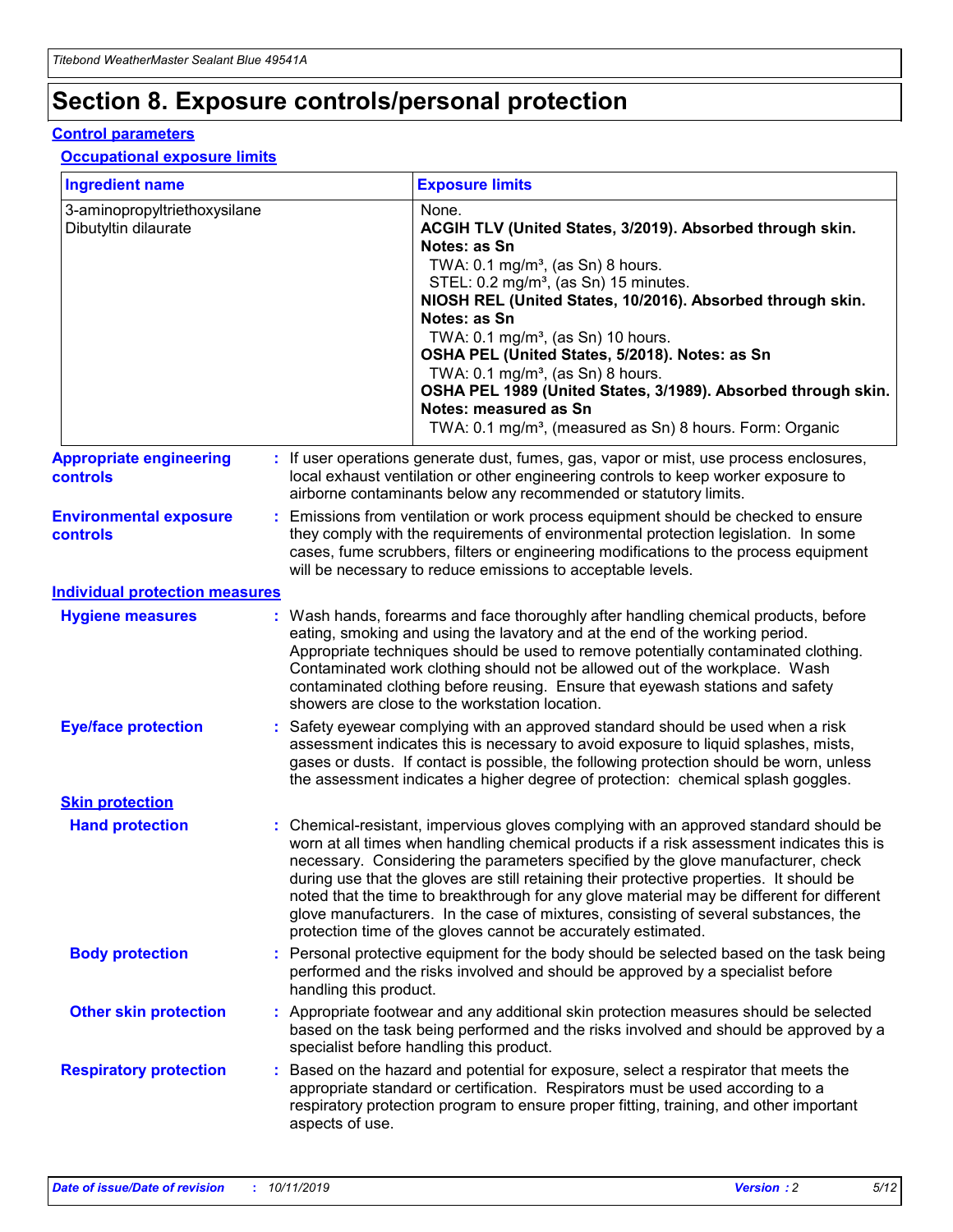### **Section 9. Physical and chemical properties**

### **Appearance**

| <b>Physical state</b>                             | : Liquid. [Paste.]                                              |
|---------------------------------------------------|-----------------------------------------------------------------|
| Color                                             | $:$ Blue.                                                       |
| Odor                                              | : None [Slight]                                                 |
| <b>Odor threshold</b>                             | $:$ Not available.                                              |
| рH                                                | : Not applicable.                                               |
| <b>Melting point</b>                              | : Not available.                                                |
| <b>Boiling point</b>                              | : >100°C (>212°F)                                               |
| <b>Flash point</b>                                | : Closed cup: >200°C (>392°F) [Setaflash.]                      |
| <b>Evaporation rate</b>                           | $:$ <1 (butyl acetate = 1)                                      |
| <b>Flammability (solid, gas)</b>                  | : Not available.                                                |
| Lower and upper explosive<br>(flammable) limits   | $:$ Not available.                                              |
| <b>VOC (less water, less</b><br>exempt solvents)  | : 0 g/l                                                         |
| <b>Volatility</b>                                 | $: 0\%$ (w/w)                                                   |
| <b>Vapor density</b>                              | : Not available.                                                |
| <b>Relative density</b>                           | : 1.4329                                                        |
| <b>Solubility</b>                                 | Insoluble in the following materials: cold water and hot water. |
| <b>Solubility in water</b>                        | : Not available.                                                |
| <b>Partition coefficient: n-</b><br>octanol/water | $:$ Not available.                                              |
| <b>Auto-ignition temperature</b>                  | : Not available.                                                |
|                                                   |                                                                 |
| <b>Decomposition temperature</b>                  | : Not available.                                                |

## **Section 10. Stability and reactivity**

| <b>Reactivity</b>                            |    | : No specific test data related to reactivity available for this product or its ingredients.            |
|----------------------------------------------|----|---------------------------------------------------------------------------------------------------------|
| <b>Chemical stability</b>                    |    | : The product is stable.                                                                                |
| <b>Possibility of hazardous</b><br>reactions |    | : Under normal conditions of storage and use, hazardous reactions will not occur.                       |
| <b>Conditions to avoid</b>                   |    | : No specific data.                                                                                     |
| <b>Incompatible materials</b>                | ٠. | No specific data.                                                                                       |
| <b>Hazardous decomposition</b><br>products   | ÷. | Under normal conditions of storage and use, hazardous decomposition products should<br>not be produced. |

## **Section 11. Toxicological information**

### **Information on toxicological effects**

### **Acute toxicity**

| <b>Product/ingredient name</b> | <b>Result</b>           | <b>Species</b> | <b>Dose</b>                | <b>Exposure</b> |
|--------------------------------|-------------------------|----------------|----------------------------|-----------------|
| 3-aminopropyltriethoxysilane   | <b>ILD50 Dermal</b>     | Rabbit         | 4.29 g/kg                  |                 |
| Dibutyltin dilaurate           | ILD50 Oral<br>LD50 Oral | Rat<br>Rat     | $1.57$ g/kg<br>175 $mg/kg$ |                 |
|                                |                         |                |                            |                 |

**Irritation/Corrosion**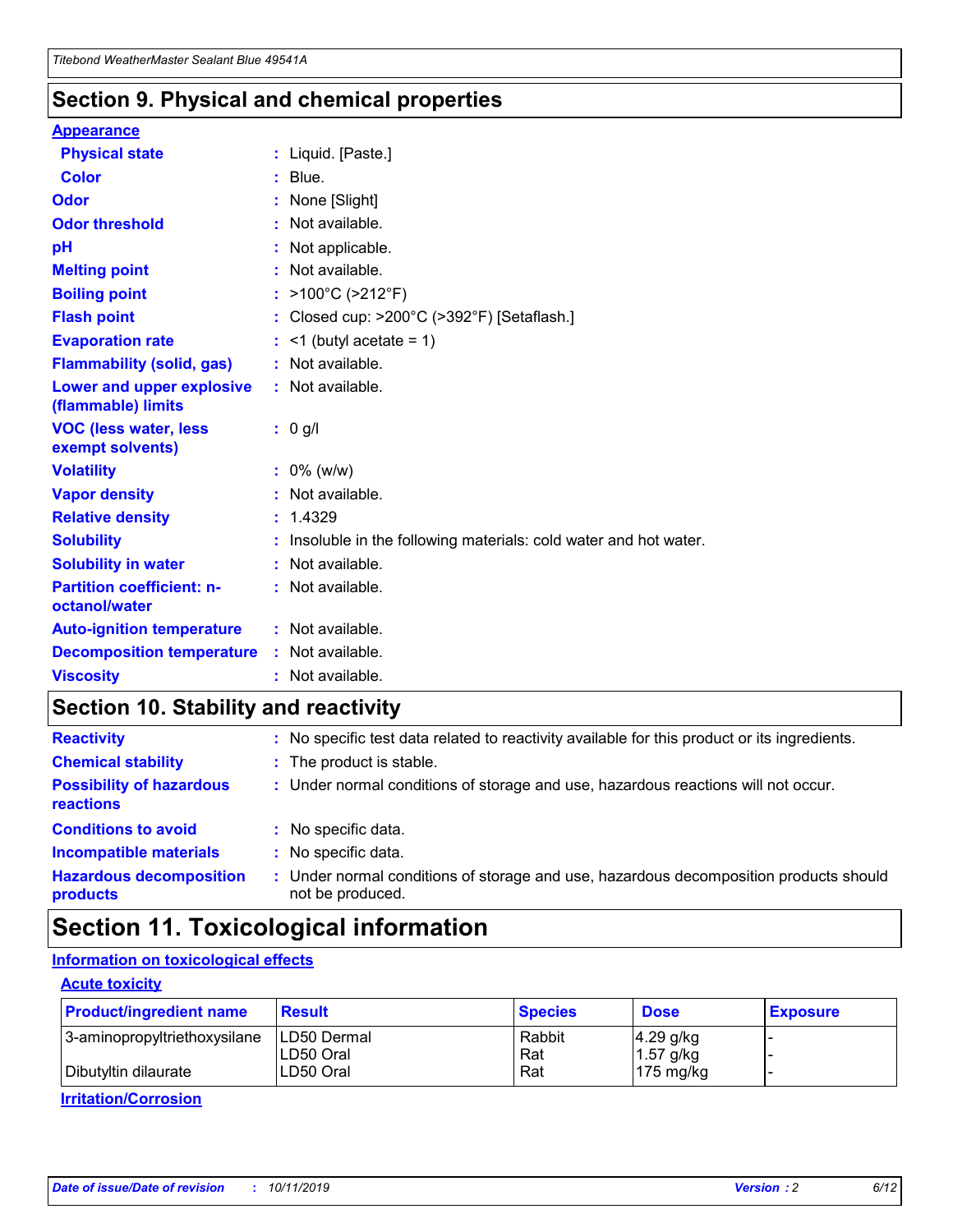## **Section 11. Toxicological information**

| <b>Product/ingredient name</b> | <b>Result</b>                 | <b>Species</b> | <b>Score</b> | <b>Exposure</b>           | <b>Observation</b> |
|--------------------------------|-------------------------------|----------------|--------------|---------------------------|--------------------|
| 3-aminopropyltriethoxysilane   | Eyes - Mild irritant          | Rabbit         |              | $100 \text{ mg}$          |                    |
|                                | Eyes - Severe irritant        | Rabbit         |              | 24 hours 750              |                    |
|                                |                               |                |              | ug                        |                    |
|                                | <b>Skin - Severe irritant</b> | Rabbit         |              | 24 hours 5                | -                  |
| Dibutyltin dilaurate           | Eyes - Moderate irritant      | Rabbit         |              | mq<br><b>24 hours 100</b> |                    |
|                                |                               |                |              | mg                        |                    |
|                                | Skin - Severe irritant        | Rabbit         |              | 500 mg                    |                    |

### **Sensitization**

Not available.

### **Mutagenicity**

Not available.

#### **Carcinogenicity**

Not available.

#### **Reproductive toxicity**

Not available.

#### **Teratogenicity**

Not available.

### **Specific target organ toxicity (single exposure)**

Not available.

#### **Specific target organ toxicity (repeated exposure)**

| <b>Name</b>                                                                  |                                                                                                                             | <b>Category</b> | <b>Route of</b><br>exposure  | <b>Target organs</b> |
|------------------------------------------------------------------------------|-----------------------------------------------------------------------------------------------------------------------------|-----------------|------------------------------|----------------------|
| Dibutyltin dilaurate                                                         |                                                                                                                             | Category 1      | $\qquad \qquad \blacksquare$ | respiratory system   |
| <b>Aspiration hazard</b><br>Not available.                                   |                                                                                                                             |                 |                              |                      |
| <b>Information on the likely</b><br>routes of exposure                       | : Not available.                                                                                                            |                 |                              |                      |
| <b>Potential acute health effects</b>                                        |                                                                                                                             |                 |                              |                      |
| <b>Eye contact</b>                                                           | : May cause eye irritation.                                                                                                 |                 |                              |                      |
| <b>Inhalation</b>                                                            | : No known significant effects or critical hazards.                                                                         |                 |                              |                      |
| <b>Skin contact</b>                                                          | : May cause skin irritation.                                                                                                |                 |                              |                      |
| <b>Ingestion</b>                                                             | : No known significant effects or critical hazards.                                                                         |                 |                              |                      |
| Symptoms related to the physical, chemical and toxicological characteristics |                                                                                                                             |                 |                              |                      |
| <b>Eye contact</b>                                                           | : Adverse symptoms may include the following:<br>irritation<br>watering<br>redness                                          |                 |                              |                      |
| <b>Inhalation</b>                                                            | : Adverse symptoms may include the following:<br>reduced fetal weight<br>increase in fetal deaths<br>skeletal malformations |                 |                              |                      |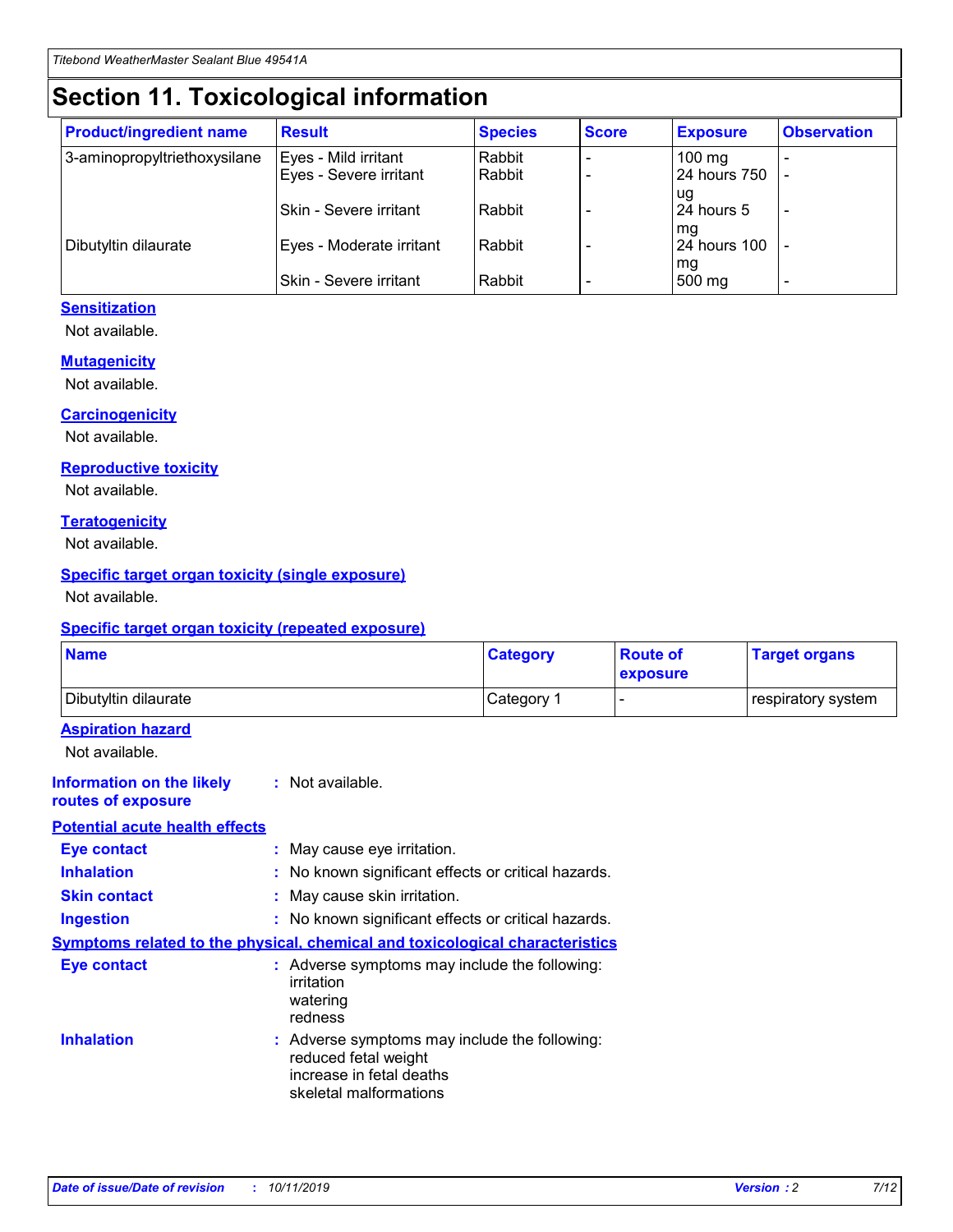## **Section 11. Toxicological information**

| <b>Skin contact</b>                     | : Adverse symptoms may include the following:                                                            |
|-----------------------------------------|----------------------------------------------------------------------------------------------------------|
|                                         | irritation                                                                                               |
|                                         | redness                                                                                                  |
|                                         | reduced fetal weight                                                                                     |
|                                         | increase in fetal deaths                                                                                 |
|                                         | skeletal malformations                                                                                   |
| <b>Ingestion</b>                        | : Adverse symptoms may include the following:                                                            |
|                                         | reduced fetal weight                                                                                     |
|                                         | increase in fetal deaths                                                                                 |
|                                         | skeletal malformations                                                                                   |
|                                         | Delayed and immediate effects and also chronic effects from short and long term exposure                 |
| <b>Short term exposure</b>              |                                                                                                          |
| <b>Potential immediate</b>              | : Not available.                                                                                         |
| effects                                 |                                                                                                          |
| <b>Potential delayed effects</b>        | : Not available.                                                                                         |
| Long term exposure                      |                                                                                                          |
| <b>Potential immediate</b>              | : Not available.                                                                                         |
| effects                                 |                                                                                                          |
| <b>Potential delayed effects</b>        | : Not available.                                                                                         |
| <b>Potential chronic health effects</b> |                                                                                                          |
| Not available.                          |                                                                                                          |
| <b>General</b>                          | : Once sensitized, a severe allergic reaction may occur when subsequently exposed to<br>very low levels. |
| <b>Carcinogenicity</b>                  | : No known significant effects or critical hazards.                                                      |
| <b>Mutagenicity</b>                     | No known significant effects or critical hazards.                                                        |
| <b>Teratogenicity</b>                   | May damage the unborn child.                                                                             |
| <b>Developmental effects</b>            | No known significant effects or critical hazards.                                                        |
| <b>Fertility effects</b>                | : May damage fertility.                                                                                  |
| <b>Numerical measures of toxicity</b>   |                                                                                                          |
| <b>Acute toxicity estimates</b>         |                                                                                                          |
|                                         |                                                                                                          |

Not available.

## **Section 12. Ecological information**

### **Toxicity**

| <b>Product/ingredient name</b> | <b>Result</b>                     | <b>Species</b>                       | <b>Exposure</b> |
|--------------------------------|-----------------------------------|--------------------------------------|-----------------|
| Dibutyltin dilaurate           | Chronic EC10 > 2 mg/l Fresh water | Algae - Scenedesmus<br>I subspicatus | l 96 hours      |

### **Persistence and degradability**

| <b>Product/ingredient name</b> | <b>Test</b>                                                                    | <b>Result</b>  |                   | <b>Dose</b> | <b>Inoculum</b>         |
|--------------------------------|--------------------------------------------------------------------------------|----------------|-------------------|-------------|-------------------------|
| Dibutyltin dilaurate           | OECD 301F<br>Ready<br>Biodegradability -<br>Manometric<br>Respirometry<br>Test | 23 % - 28 days |                   |             |                         |
| <b>Product/ingredient name</b> | <b>Aquatic half-life</b>                                                       |                | <b>Photolysis</b> |             | <b>Biodegradability</b> |
| Dibutyltin dilaurate           |                                                                                |                |                   |             | Inherent                |

### **Bioaccumulative potential**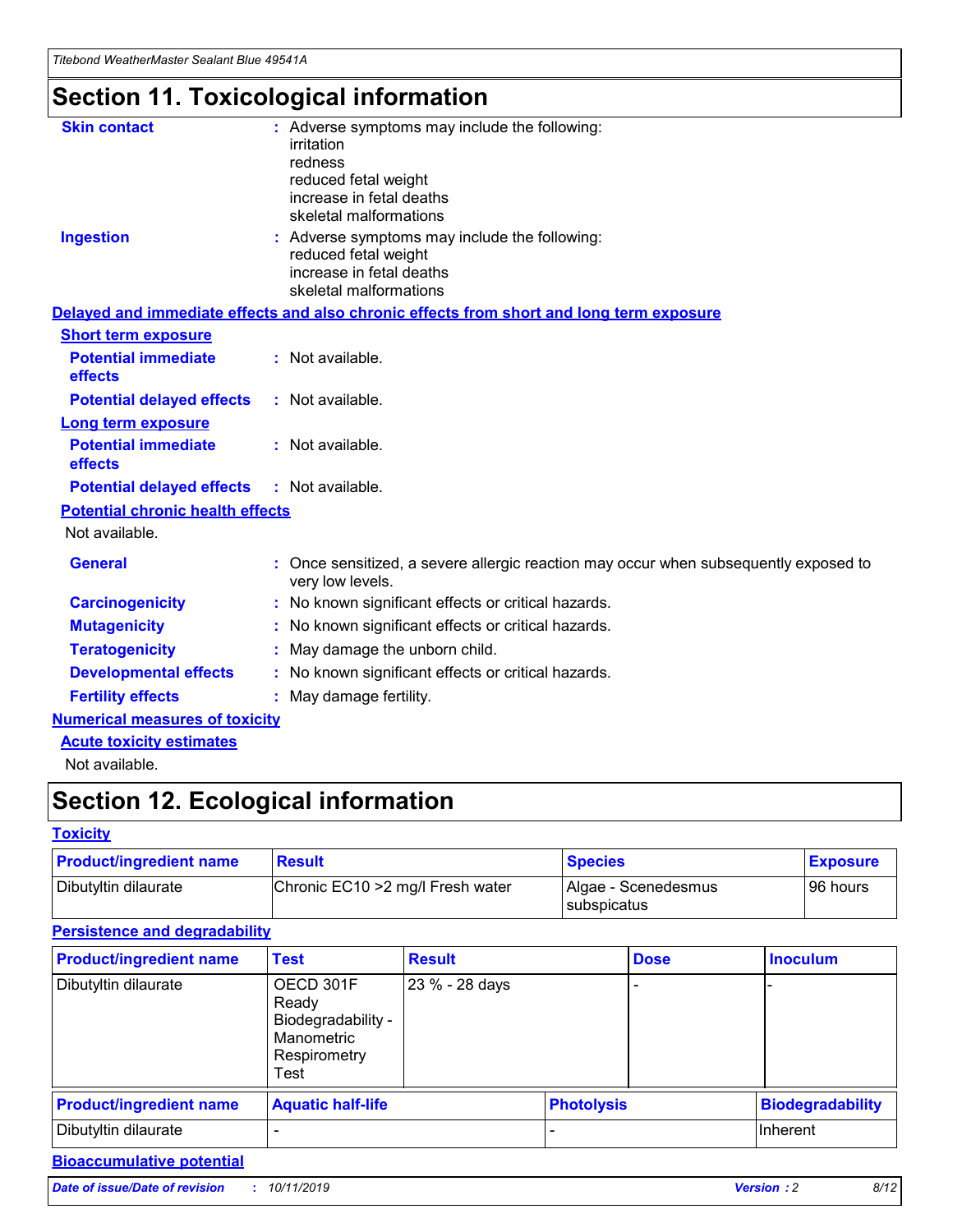## **Section 12. Ecological information**

| <b>Product/ingredient name</b> | $LoaPow$ | <b>BCF</b> | <b>Potential</b> |
|--------------------------------|----------|------------|------------------|
| 3-aminopropyltriethoxysilane   | 1.7      | 3.4        | low              |
| Dibutyltin dilaurate           | 4.44     | 2.91       | low              |

#### **Mobility in soil**

| <b>Soil/water partition</b><br>coefficient (K <sub>oc</sub> ) | : Not available.                                    |
|---------------------------------------------------------------|-----------------------------------------------------|
| <b>Other adverse effects</b>                                  | : No known significant effects or critical hazards. |

### **Section 13. Disposal considerations**

|  | <b>Disposal methods</b> |  |
|--|-------------------------|--|

**Disposal methods** : The generation of waste should be avoided or minimized wherever possible. Disposal of this product, solutions and any by-products should at all times comply with the requirements of environmental protection and waste disposal legislation and any regional local authority requirements. Dispose of surplus and non-recyclable products via a licensed waste disposal contractor. Waste should not be disposed of untreated to the sewer unless fully compliant with the requirements of all authorities with jurisdiction. Waste packaging should be recycled. Incineration or landfill should only be considered when recycling is not feasible. This material and its container must be disposed of in a safe way. Care should be taken when handling emptied containers that have not been cleaned or rinsed out. Empty containers or liners may retain some product residues. Avoid dispersal of spilled material and runoff and contact with soil, waterways, drains and sewers.

## **Section 14. Transport information**

|                                      | <b>DOT</b><br><b>Classification</b> | <b>TDG</b><br><b>Classification</b> | <b>Mexico</b><br><b>Classification</b> | <b>ADR/RID</b> | <b>IMDG</b>              | <b>IATA</b>              |
|--------------------------------------|-------------------------------------|-------------------------------------|----------------------------------------|----------------|--------------------------|--------------------------|
| <b>UN number</b>                     | Not regulated.                      | Not regulated.                      | Not regulated.                         | Not regulated. | Not regulated.           | Not regulated.           |
| <b>UN proper</b><br>shipping name    | $\blacksquare$                      |                                     |                                        |                |                          |                          |
| <b>Transport</b><br>hazard class(es) | $\blacksquare$                      | $\overline{\phantom{a}}$            | $\blacksquare$                         | $\blacksquare$ | $\overline{\phantom{a}}$ | $\overline{\phantom{0}}$ |
| <b>Packing group</b>                 | $\overline{\phantom{a}}$            | $\overline{\phantom{0}}$            | $\overline{\phantom{a}}$               | -              | $\overline{\phantom{0}}$ | $\overline{\phantom{a}}$ |
| <b>Environmental</b><br>hazards      | No.                                 | No.                                 | No.                                    | No.            | No.                      | No.                      |

## **Section 15. Regulatory information**

### **U.S. Federal regulations**

### **SARA 302/304**

### **Composition/information on ingredients**

No products were found.

**SARA 304 RQ :** Not applicable.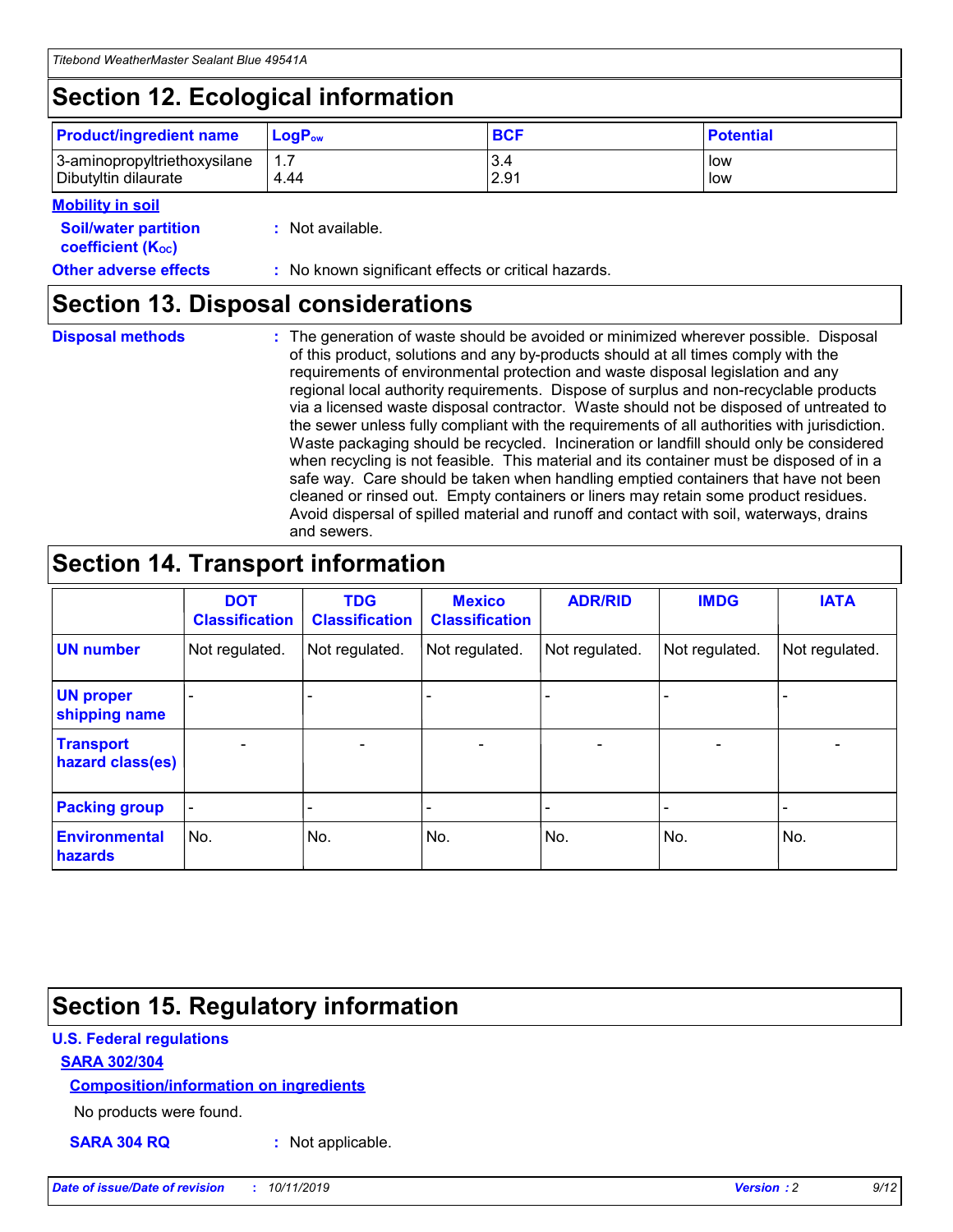## **Section 15. Regulatory information**

### **SARA 311/312**

**Classification :** EYE IRRITATION - Category 2B SKIN SENSITIZATION - Category 1 TOXIC TO REPRODUCTION (Fertility) - Category 1B TOXIC TO REPRODUCTION (Unborn child) - Category 1B

### **Composition/information on ingredients**

| <b>Name</b>                  | $\frac{9}{6}$ | <b>Classification</b>                                                                                            |
|------------------------------|---------------|------------------------------------------------------------------------------------------------------------------|
| 3-aminopropyltriethoxysilane | $\leq$ 3      | <b>FLAMMABLE LIQUIDS - Category 4</b><br><b>ACUTE TOXICITY (oral) - Category 4</b>                               |
|                              |               | SKIN IRRITATION - Category 2<br>EYE IRRITATION - Category 2A                                                     |
| Dibutyltin dilaurate         | ≤0.3          | ACUTE TOXICITY (oral) - Category 3<br>SKIN CORROSION - Category 1C                                               |
|                              |               | SERIOUS EYE DAMAGE - Category 1<br>SKIN SENSITIZATION - Category 1<br><b>GERM CELL MUTAGENICITY - Category 2</b> |
|                              |               | TOXIC TO REPRODUCTION (Fertility) - Category 1B<br>TOXIC TO REPRODUCTION (Unborn child) - Category 1B            |
|                              |               | SPECIFIC TARGET ORGAN TOXICITY (REPEATED<br>EXPOSURE) (respiratory system) - Category 1                          |

### **State regulations**

| <b>Massachusetts</b> | : None of the components are listed. |
|----------------------|--------------------------------------|
| <b>New York</b>      | : None of the components are listed. |
| <b>New Jersey</b>    | : None of the components are listed. |
| <b>Pennsylvania</b>  | : None of the components are listed. |

### **California Prop. 65**

**A** WARNING: This product can expose you to methanol, which is known to the State of California to cause birth defects or other reproductive harm. For more information go to www.P65Warnings.ca.gov.

| <b>Ingredient name</b> | No significant risk Maximum<br>level | acceptable dosage<br>level |
|------------------------|--------------------------------------|----------------------------|
| methanol               |                                      | Yes.                       |

### **International regulations**

**Chemical Weapon Convention List Schedules I, II & III Chemicals** Not listed.

### **Montreal Protocol**

Not listed.

**Stockholm Convention on Persistent Organic Pollutants**

Not listed.

### **UNECE Aarhus Protocol on POPs and Heavy Metals**

Not listed.

### **Inventory list**

### **China :** All components are listed or exempted.

**United States TSCA 8(b) inventory :** All components are active or exempted.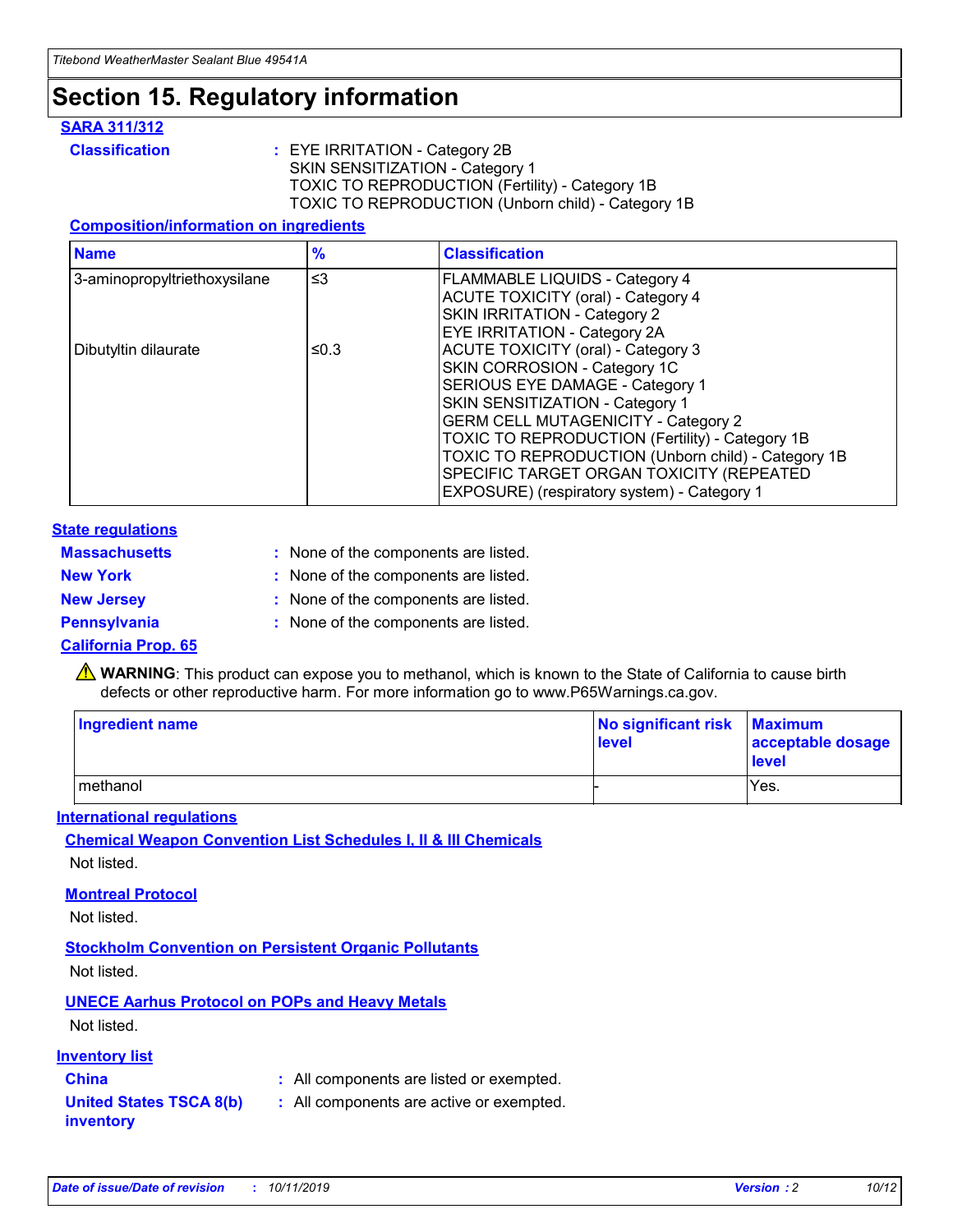## **Section 16. Other information**

**Hazardous Material Information System (U.S.A.)**



**Caution: HMIS® ratings are based on a 0-4 rating scale, with 0 representing minimal hazards or risks, and 4 representing significant hazards or risks. Although HMIS® ratings and the associated label are not required on SDSs or products leaving a facility under 29 CFR 1910.1200, the preparer may choose to provide them. HMIS® ratings are to be used with a fully implemented HMIS® program. HMIS® is a registered trademark and service mark of the American Coatings Association, Inc.**

**The customer is responsible for determining the PPE code for this material. For more information on HMIS® Personal Protective Equipment (PPE) codes, consult the HMIS® Implementation Manual.**

### **National Fire Protection Association (U.S.A.)**



**Reprinted with permission from NFPA 704-2001, Identification of the Hazards of Materials for Emergency Response Copyright ©1997, National Fire Protection Association, Quincy, MA 02269. This reprinted material is not the complete and official position of the National Fire Protection Association, on the referenced subject which is represented only by the standard in its entirety.**

**Copyright ©2001, National Fire Protection Association, Quincy, MA 02269. This warning system is intended to be interpreted and applied only by properly trained individuals to identify fire, health and reactivity hazards of chemicals. The user is referred to certain limited number of chemicals with recommended classifications in NFPA 49 and NFPA 325, which would be used as a guideline only. Whether the chemicals are classified by NFPA or not, anyone using the 704 systems to classify chemicals does so at their own risk.**

**Procedure used to derive the classification**

|                                                                                                                    | <b>Classification</b>                                                                                                                            | <b>Justification</b>                                                                                                                                                                                                                                                                                                                                                                                                 |  |
|--------------------------------------------------------------------------------------------------------------------|--------------------------------------------------------------------------------------------------------------------------------------------------|----------------------------------------------------------------------------------------------------------------------------------------------------------------------------------------------------------------------------------------------------------------------------------------------------------------------------------------------------------------------------------------------------------------------|--|
| EYE IRRITATION - Category 2B<br>SKIN SENSITIZATION - Category 1<br>TOXIC TO REPRODUCTION (Fertility) - Category 1B | TOXIC TO REPRODUCTION (Unborn child) - Category 1B                                                                                               | Expert judgment<br>Expert judgment<br>Expert judgment<br>Expert judgment                                                                                                                                                                                                                                                                                                                                             |  |
| <b>History</b>                                                                                                     |                                                                                                                                                  |                                                                                                                                                                                                                                                                                                                                                                                                                      |  |
| Date of printing                                                                                                   | : 4/22/2022                                                                                                                                      |                                                                                                                                                                                                                                                                                                                                                                                                                      |  |
| Date of issue/Date of<br>revision                                                                                  | : 10/11/2019                                                                                                                                     |                                                                                                                                                                                                                                                                                                                                                                                                                      |  |
| Date of previous issue                                                                                             | : 10/16/2020                                                                                                                                     |                                                                                                                                                                                                                                                                                                                                                                                                                      |  |
| <b>Version</b>                                                                                                     | $\therefore$ 2                                                                                                                                   |                                                                                                                                                                                                                                                                                                                                                                                                                      |  |
| <b>Key to abbreviations</b>                                                                                        | $\therefore$ ATE = Acute Toxicity Estimate<br><b>BCF</b> = Bioconcentration Factor<br>IBC = Intermediate Bulk Container<br>$UN = United Nations$ | GHS = Globally Harmonized System of Classification and Labelling of Chemicals<br>IATA = International Air Transport Association<br><b>IMDG = International Maritime Dangerous Goods</b><br>LogPow = logarithm of the octanol/water partition coefficient<br>MARPOL = International Convention for the Prevention of Pollution From Ships, 1973<br>as modified by the Protocol of 1978. ("Marpol" = marine pollution) |  |